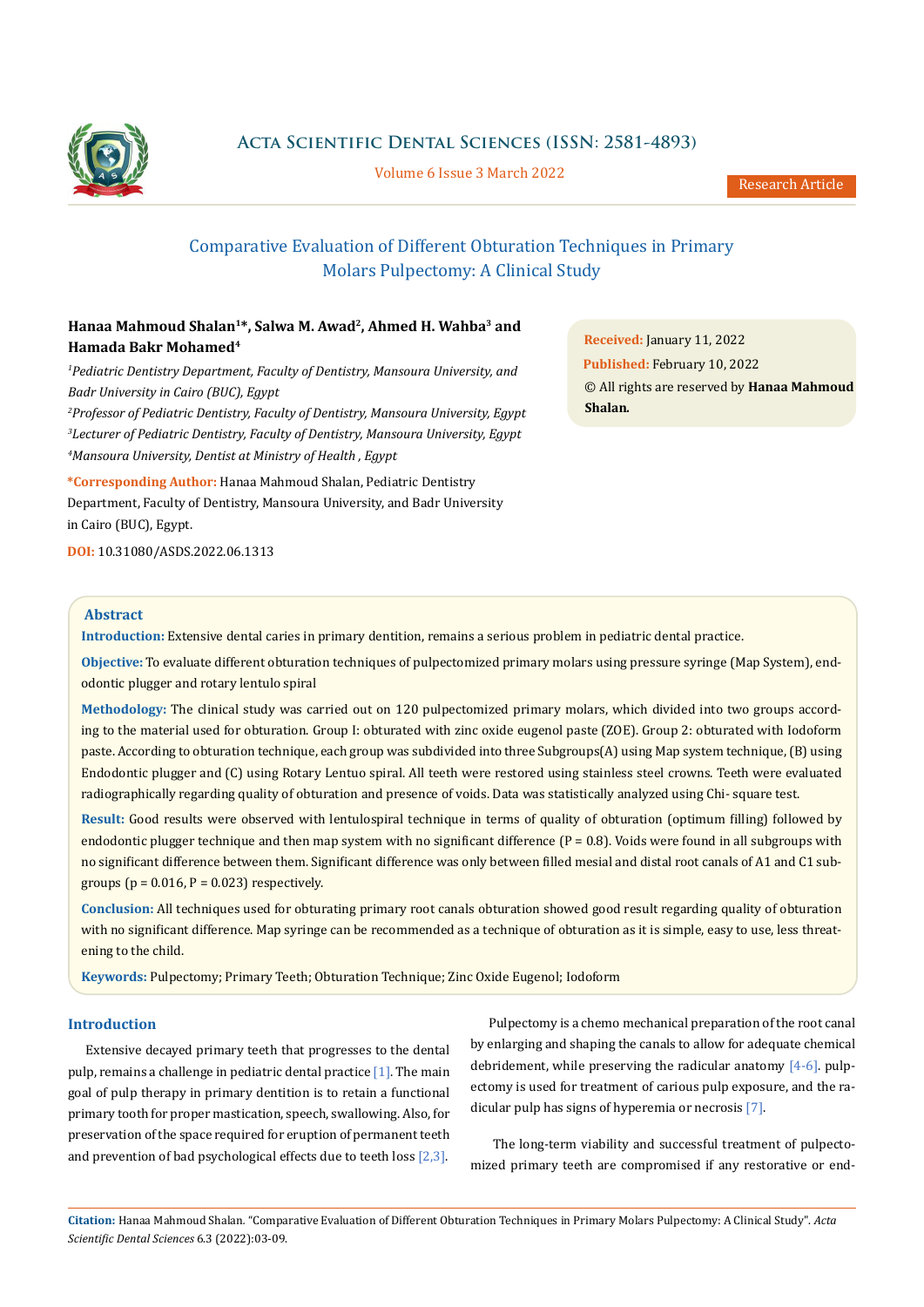odontic step is inadequate. Studies showed that, the success rate of pulpectomy may be significantly affected during the step of mixing the obturating material and during the obturation technique  $[8,9]$ .

Therefore, previous studies suggested several obturation techniques for filling pulpectomized primary teeth. Criteria of ideal obturation, root canals should be optimally filled without over or underfilling with no or minimal number of voids. Also the selected obturation method should be simple, easy to use and offer consistency [10,11].

The success rated of obturated primary teeth is increased when the both the obturation materials and primary root are resorbed as well, to avoid any harmful effect on the permanent successor. Also, it should be resorbed if extended beyond the apex, antibacterial, radiopaque and not change the tooth color  $[12,13]$ . The most commonly used materials for filling pulp canals in primary teeth are zinc oxide eugenol, calcium hydroxide and iodoform –based pastes [14,15].

Different techniques have been suggested for successful obturation of pulpectomized primary teeth. Root canal filling methods include endodontic pluggers, handheld or rotary lentulo-spiral, mechanical syringe, jiffy tube, tuberculin syringe, insulin syringe, pressure syringe, disposable injection technique, NaviTip, bidirectional spiral and pastinject [16].

A previous study was performed to compare various root primary canal obturation methods. Khubchandani., *et al.* (2017) [17] compared the efficiency of NaviTip syringe and lentulo spiral. Navi Tip group showed less number of voids while the lentulo spiral group showed more number of optimal fillings. Regarding apical seal, NaviTip showed better apical seal.

Pandranki., *et al.* (2017) [18] compared three obturation techniques: NaviTip, endodontic plugger and lentulospirals. The level of obturation and the presence of voids were evaluated radiographically. They found no significant difference between the three techniques to deliver Endoflas. Voids were observed in all the techniques used.

 Nagarathna., *et al.* (2018) [19] performed a clinical study on 60 primary maxillary and mandibular molars. Teeth were divided according obturation technique into two groups (group 1: handheld lentulospiral technique and group 2: modified disposable syringe technique. Results showed that, quality of obturation after using the previous techniques has no significant difference. Also there was no significant difference between two groups regarding the presence of voids.

 Chandrasekhar., *et al.* (2018) [20] carried out a clinical study on sixty-three pulpectomized primary teeth. Children enrolled in the study with age (5-9 years). Teeth classified into 4 groups, (group1) root canals obturated with endoflas using bidirectional spiral, (group2) incremental technique; (group3) past inject (group4) lentulo spiral. The effectiveness of the obturation technique was assessed radiographically. Results showed that obturation with lentulo spiral had the best result when compared with the others techniques.

 Jose., *et al.* (2018) [21] evaluated 33 pulpectomized primary incisors filled with zinc oxide eugenol paste. According to the obturation technique, group 1 (lentulospiral technique), group 2 (insulin syringe technique) and group 3 (endodontic plugger technique). They concluded that, acceptable results were obtained with lentulospiral regarding length of obturation. Underfilling canals were observed more with insulin syringe technique although it had least number of voids.

 Objective of this study was to evaluate radiographically different obturation techniques using pressure syringe (Map System), endodontic plugger and rotary lentulo-spiral in obturating root canals of primary molars using either zinc oxide eugenol or iodoform paste.

### **Subjects and Methods**

This study was conducted on children who are healthy and cooperative with age range 4-7 years old who have at least one carious lower primary molar according to one or more of the following inclusion criteria [22]

- • History of spontaneous pain.
- Presence of sinus tract.
- Periapical swelling or radiolucency.
- Excessive bleeding after removal of coronal pulp tissue.
- Presence of pus in pulp canal.
- • Presence of radicular pathologic lesion.
- • Presence of ≥ two thirds of root length.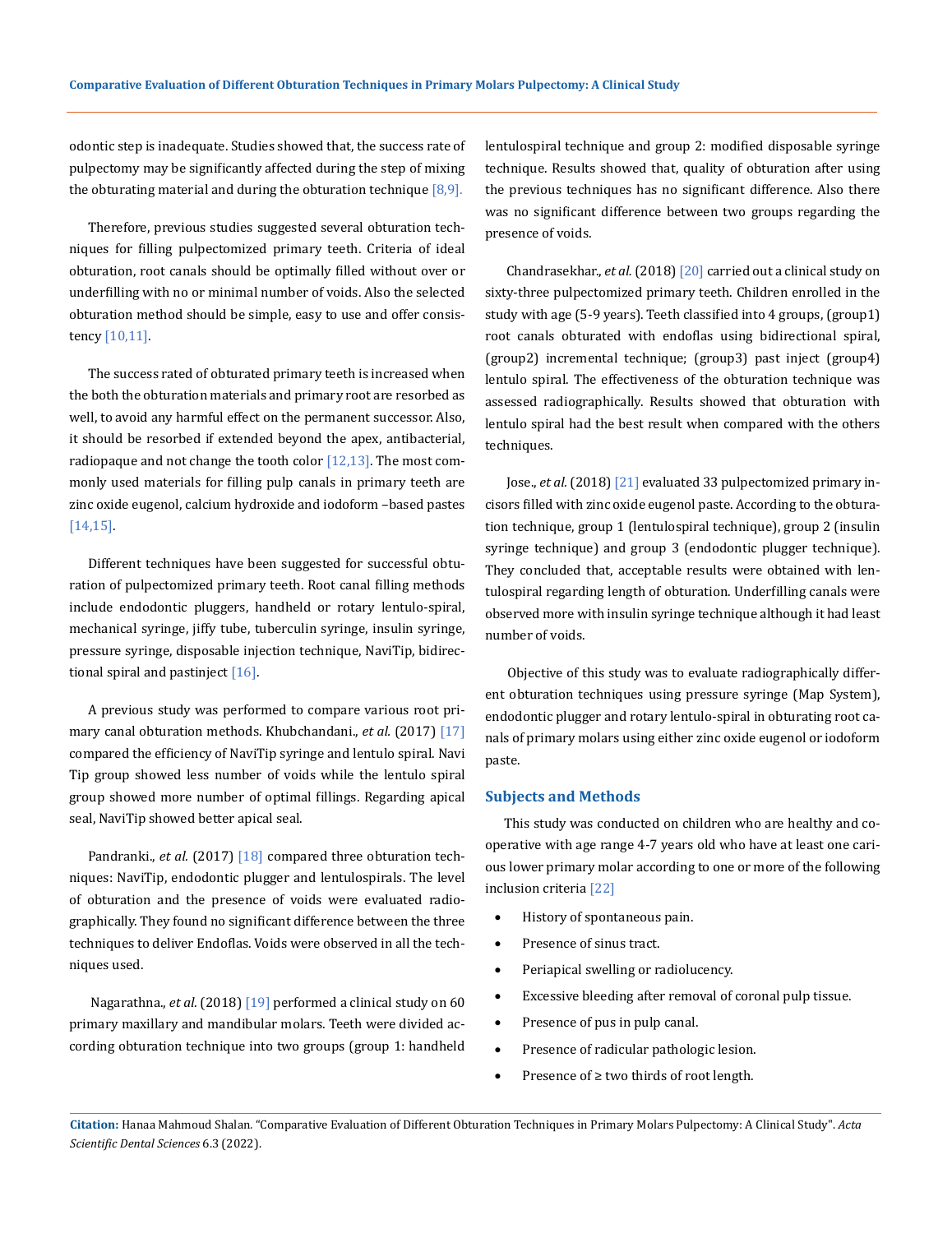#### **Methods**

This study was performed in Department of Pediatric Dentistry, Faculty of Dentistry, Mansoura University, Egypt after obtaining approval from the institutional ethical Committee. Written informed consents from the parents were taken before starting the treatment.

One hundred and twenty carious primary molars were used for this study. Teeth were classified into two groups (60 each) according to the material used for obturation. Group I: obturated with zinc oxide eugenol paste (ZOE). Group 2: obturated with Iodoform paste. According to the obturation technique, each group was subdivided into three Subgroups (20 molars each)

- Subgroup A: using Map system technique.
- Subgroup B: using Endodontic plugger technique.
- Subgroup C: using Rotary Lentuo spiral technique.

#### **Clinical procedures**

Communication with children was established, then standardized baseline periapical radiographs were taken for all the selected teeth to exclude unsuitable teeth. Benzocaine 20% topical anesthesia gel was applied to dried mucosa for 2 minutes and then mandibular nerve block anesthesia was given, and the selected teeth were isolated using rubber dam. All caries was removed and access to the pulp was obtained by using a carbide bur. Mechanical preparation of root canals were performed using H files from size 8 to 35 with using apex locator and is followed by work length estimation. Frequent irrigation with sodium hypochlorite solution were performed. The canals were then dried by appropriately sized absorbent paper points and obturated as following:

• **Subgroup A1 (Map system technique):** Freshly prepared thick mix of ZOE paste was used. Then, appropriate size of Map syringe tip was selected which corresponding to the size of the canal. The syringe insert the prepared paste of ZOE into the canal. Lengths of the tip should be equal to the length of root canal minus 2 mm. Additional increments were added until the canal was filled to the orifice. Wetted cotton pellet was used to pack the material into the canals.

• **Subgroup B1 (Endodontic plugger technique):** As in A1 subgroup, freshly prepared thick mix of ZOE paste was used. An appropriate size of endodontic plugger that corresponding to the size of the canal, with rubber stop was used to push ZOE into the canal. Length of endodontic plugger is adjusted to the root canal length minus 2 mm.

• **Subgroup C1 (Rotary lentulo spiral technique):** Freshly prepared ZOE paste was inserted into the canals with rotary lentulo spiral. Appropriate size of lentulo-spiral was mounted to a low speed handpiece. It picks up the freshly prepared ZOE and inserted it into canals. This procedure was repeated 3-5 times until the canal orifices were visibly filled. Wet cotton pellet was used to push the remaining obturating material into the canals. Teeth in subgroups A2, B2 and C2 using iodoform paste were obturated as A1, B1 and C1. All root canals were prepared and filled by a single investigator.

### **Final restoration**

After obturation of all root canals, Teeth were restored with amalgam or glass ionomer cement. In next visit, teeth were prepared for stainless steel crowns and cemented with glass ionomer cement.

#### **Evaluation**

Periapical radiographs were taken after obturation, for assessment. Two observers blindly assessed the quality of the filled root canals and presence of voids according to the following criteria  $(74)$ :

- **Underfilling (score 1):** canal filling is shorter more than 2 mm from the apex.
- **Optimal filling (score 2):** canals filling material ending at the radiographic apex or up to 1 mm short of apex.
- **Over filling (score 3):** canals filling material extending outside the root apex.
- Voids: presence or absence of voids.

Data were statistically analyzed using Software (SPSS), Chi-square test was used to compare the difference of obturation quality between groups. Also, it determined the difference between subgroups regarding the presence or absence of voids. (*P*  value) was significant at *P* < 0.05.

# **Results**

For ZnOE group, Chi-square test revealed that, number of underfilled canals of A1 were statistically higher followed by B1 and C1 respectively. Meanwhile the number of overfilled canals of Io-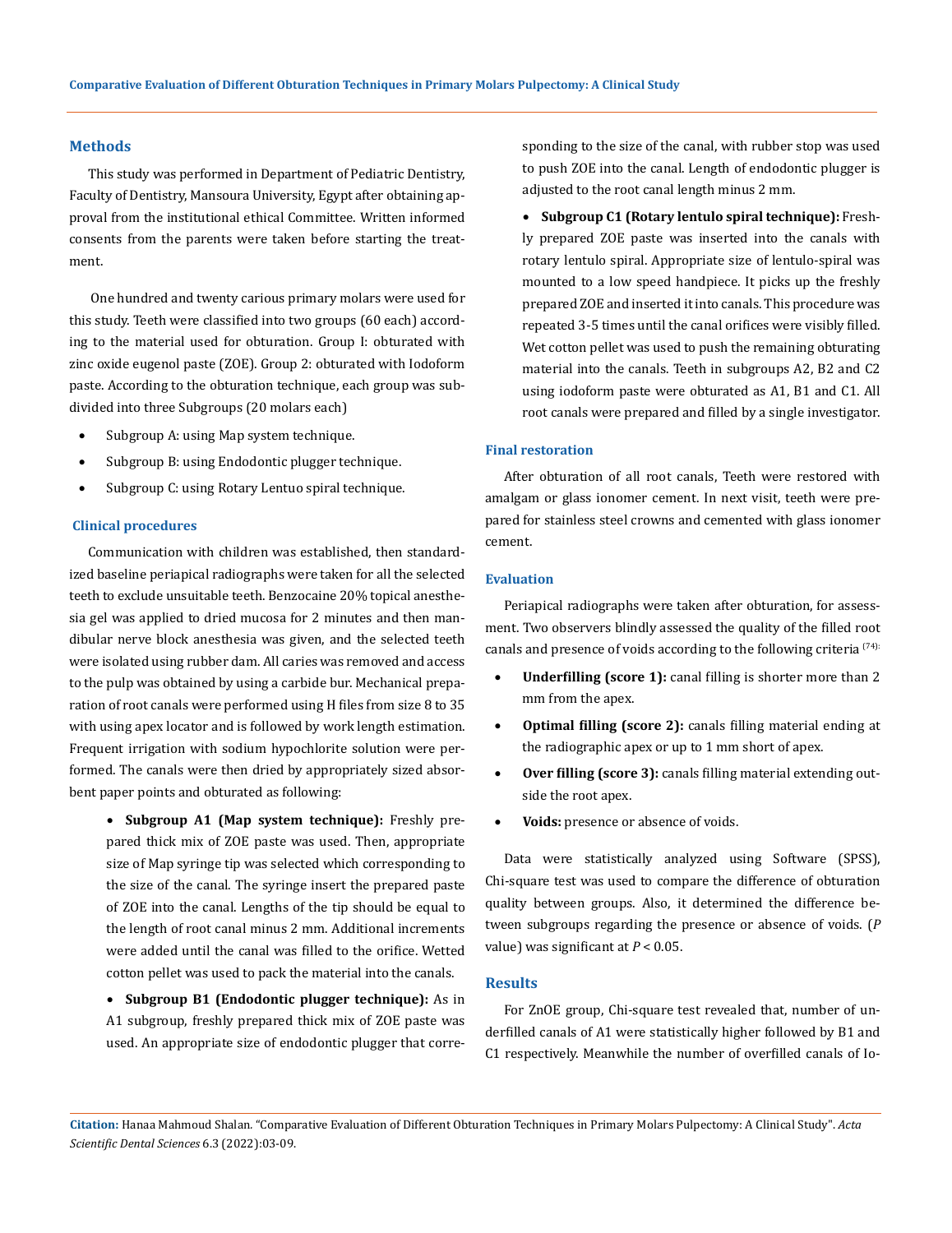doform group showed significantly higher difference in C2 when compared with B2 subgroup ( $P = 0.023$ ). Table (1), (figure 2) Voids in obturation were found in both groups (Table 2) however, there



**Figure 1:** Schematic representation of teeth grouping.

were no significant difference between subgroups. There was significant difference between filled mesial and distal root canals of A1 and C1 subgroups ( $p = 0.016$ ,  $P = 0.023$ ).



**Figure 2:** A: Optimal filling lower D, B: Over filling lower E, C: Underfilling lower E.

| <b>Quality of</b><br>obturation | <b>ZOE</b> (Group I) |                     |                        |                         |          | <b>Iodoform (Group II)</b> |                   |                   |                        |          |
|---------------------------------|----------------------|---------------------|------------------------|-------------------------|----------|----------------------------|-------------------|-------------------|------------------------|----------|
|                                 | total                | A1                  | <b>B1</b>              | C <sub>1</sub>          | P value  | total                      | A2                | <b>B2</b>         | C <sub>2</sub>         | P value  |
| Optimal                         | 111                  | 33<br>(29.73%       | 35<br>(31.53%          | 43<br>(38.74%)          | 0.572    | 124                        | 38<br>(30.65%)    | 41<br>$(33.06\%)$ | 45<br>(36.29%)         | 0.8      |
| Underfill                       | 94                   | 40<br>(42.55%)<br>a | 37<br>$(39.36\%)$<br>b | 17<br>$(18.09\%)$<br>ab | $0.019*$ | 74                         | 28<br>$(37.84\%)$ | 32<br>$(43.24\%)$ | 14<br>$(18.92\%)$      | 0.057    |
| Overfill                        | 20                   | 4<br>(20%)          | 5<br>(25%)             | 11<br>(55%)             | 0.219    | 34                         | 11<br>(32.36%)    | 4<br>$(11.76\%)c$ | 19<br>$(55.88\%)$<br>C | $0.023*$ |

**Table 1:** Comparing quality of root canals obturation in the study

 Similar letters mean significant difference between the subgroups in same group. The same symbols mean significant difference between the subgroups within the same raw.

| <b>Voids</b><br>presence    | <b>ZOE</b> (Group I) |                   |                   |                | P     | <b>Iodoform (Group II)</b> |                   |                |                   | P<br>value |
|-----------------------------|----------------------|-------------------|-------------------|----------------|-------|----------------------------|-------------------|----------------|-------------------|------------|
| Voids in<br>mesial<br>canal | Total                | A1                | <b>B1</b>         | C <sub>1</sub> | value | Total                      | A2                | B <sub>2</sub> | C <sub>2</sub>    |            |
|                             | 54                   | 10<br>(18.52%)    | 21<br>(38.89%)    | 23<br>(42.59%) | 0.115 | 38                         | 11<br>(28.95%)    | 12<br>(31.58%) | 15<br>(39.47)     | 0.232      |
| Voids in<br>distal canal    | 23                   | 9<br>(39.13%)     | 9<br>(39.13%)     | 5<br>(21.74%)  | 0.578 | 29                         | 10<br>$(34.48\%)$ | 6<br>(20.69)   | 13<br>$(44.83\%)$ | 0.859      |
| P value                     |                      | $0.016*$          | 0.975             | $0.023*$       |       |                            | 0.523             | 0.057          | 0.372             |            |
| Total                       | 77                   | 19<br>$(24.68\%)$ | 30<br>$(38.96\%)$ | 28<br>(36.36%) | 0.355 | 67                         | 21<br>$(31.34\%)$ | 18<br>(26.87%) | 28<br>$(41.79\%)$ | 0.42       |

**Table 2:** Distribution of voids in root canals of the study samples.

The same symbols mean significant difference between the subgroups within the same raw.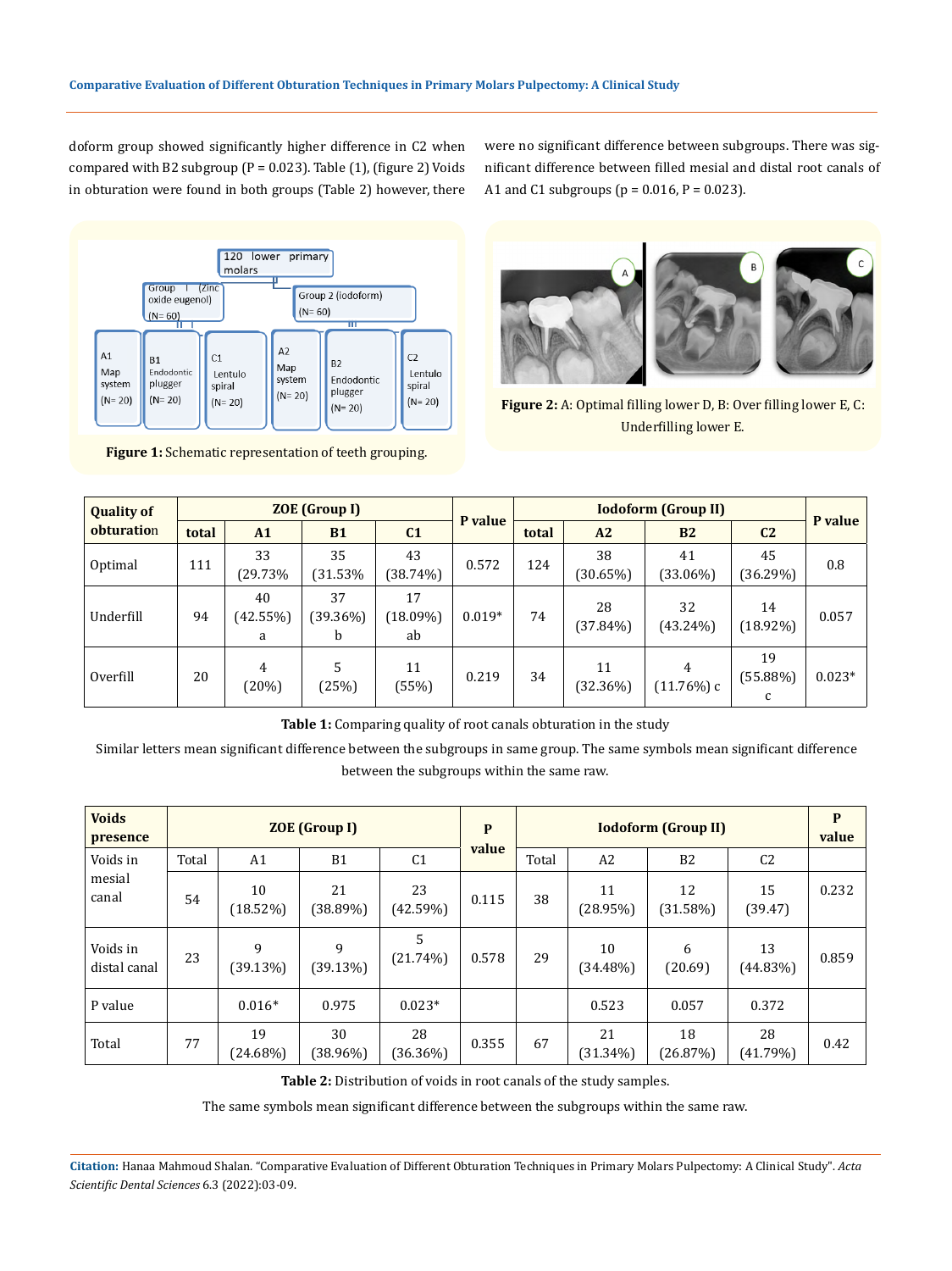#### **Discussion**

 Pulpectomy of primary teeth is difficult due to the small, narrow, and torturous canals of these teeth, as well as the child's behavior. Therefore, successful treatment of primary root canals requires good analysis of pulp anatomy, determination of root length and hermetic seal of the canal to minimize the apical inflammation and possible damage to the permanent successor.

 Accurate determination of apical foramen position is important for primary root canal obturation. In primary teeth with completed roots, the apical foramen position is near the anatomic root apex. As the root resorption progresses, the foramen may be coronal to the root apex of the primary tooth  $[23]$ . Therefore children enrolled in this study were selected with age range 4-7 years with mean age (5.7±0.803).

Materials used for obturation should be resorbable so that, root resorption along with the filling does not interfere with eruption of permanent successor. In the present study, ZOE and iodoform paste were selected because of their availability and cost-effectiveness as compared to other filling material used for root canal obturations. Success of primary teeth pulpectomy depends on adaptability of filling material to the canal walls. Therefore, delivery system that carry the obturating material to the canals may affect the quality of obturation  $[24]$  In this study 3 different obturating technique were used to evaluate the quality of obturation and presence of voids.

In the present study, good results were observed with lentulospiral technique in terms of quality of obturation (optimum filling) followed by endodontic plugger subgroup (B) and then map system subgroup. There was no significant difference between them. This is supported by previous studies [25,26] which reported that, lentulospiral presented best results when compared with endodontic file or syringe. Also, the result was in a line with Reddy., *et al.* (2015) [27] who showed no statistically significant differences between the pressure syringe and lentulospiral technique tested when apical seal, voids and extrusion were evaluated.

On the other hand, this study observed that, lentulospiral group had least number of under-filled canals which disagree with another study that reported lentulospiral showed a maximum number of underfilled canals [28]. Overfilling of primary root canals may be due to excessive pressure applied because of thick consistency of the filling material [29]. Vashista., *et al.* (2015)[30] supported our study as they concluded that, no significant difference was observed between pressure syringe or lentulospiral regarding the quality of obturation. Meanwhile, Nagaveni., *et al.* (2017) [31] suggested that canals obturated with rotary lentulospiral had the highest percentage of obturating volume followed by hand plugger technique and tuberculin syringe technique.

In the present study, voids were observed in all obturation techniques which is consistent with previous reports [32,33]. Map system (pressure syringe) group showed the least number of voids while the lentulo spiral group showed higher number with no significant difference and this agree with Khubchandani., *et al.* (2017)  $\left[34\right]$ . Voids in obturation using the pressure syringe (Map system) may be attributed to air entering the barrel while loading the material. Voids with lentulo spiral may be due to entrapping of air during the manipulation of the material or during the repeated removal and reinsertion of the spiral.

Voids in subgroup (B) (endodontic plugger) may be attributed to limited flexibility of endodontic pluggers. In addition, the possibility of large voids formation may be increased due to the movements of the plugger during paste application. The presence of voids may affect the quality of obturation during insertion of the paste into narrow and curved canals [35,36]. No significant difference was demonstrated between mesial and distal canals regarding voids formation for all subgroup. Meanwhile a significant difference was observed between subgroup A1 And C1

All teeth in this study were restored with glass ionomer cement or amalgam and stainless-steel crowns were cemented in the next visit. No follow-up was done; however, all children were asymptomatic in the subsequent visit where stainless-steel crown was placed. Clinical evaluation of obturation technique using Map System in primary molars is very limited, so there is a need for further research to evaluate this new system comparable to other techniques.

### **Conclusions**

All techniques of primary root canals obturation used in this study showed good result regarding quality of obturation with no significant difference. Map syringe can be recommended as a technique of obturation as it is simple, easy to use, less threatening to the child.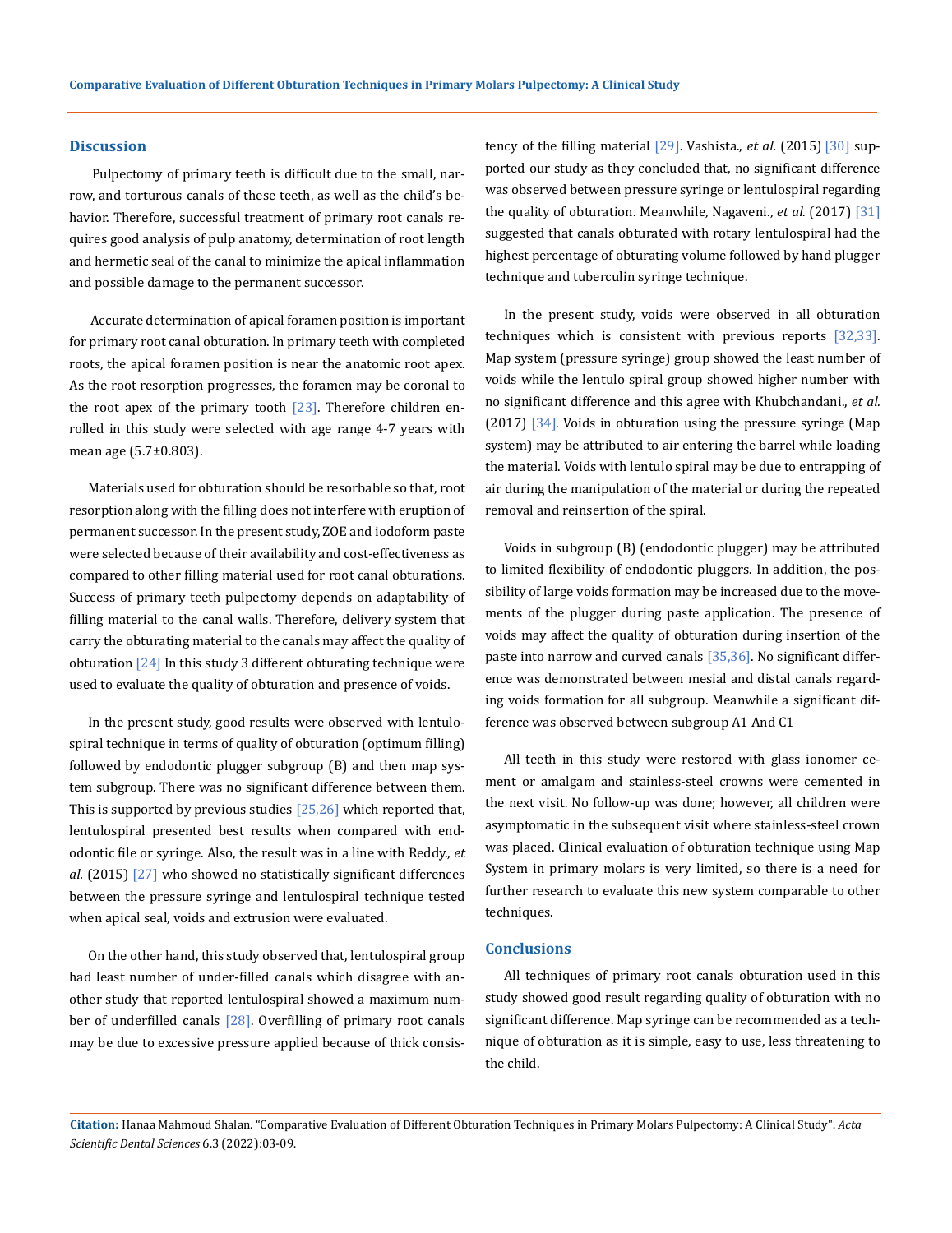### **Financial Support and Sponsorship**

Nil.

# **Conflicts of Interest**

There are no conflicts of interest.

# **Bibliography**

- 1. Guelmann M., *et al*[. "The success of emergency pulpotomies in](https://pubmed.ncbi.nlm.nih.gov/12064494/)  primary molars". *[International Journal of Paediatric Dentistry](https://pubmed.ncbi.nlm.nih.gov/12064494/)*  [24.3 \(2002\): 217-221.](https://pubmed.ncbi.nlm.nih.gov/12064494/)
- 2. Dummett CO Jr and Kopel HM. "Pediatric endodontics. In: Ingle JI, Bakl and LK, editors. Endodontics". 5th ed. Hamilton: BC Decker Inc (2002): 861-902.
- 3. Ounsi HF., *et al*[. "Endodontic considerations in pediatric den](http://www.moderndentistrymedia.com/mar_april2009/ounsi.pdf)[tistry: A clinical perspective".](http://www.moderndentistrymedia.com/mar_april2009/ounsi.pdf) *Int Dent South Afr* 11 (2009): 40- [50.](http://www.moderndentistrymedia.com/mar_april2009/ounsi.pdf)
- 4. [American academy of pediatric dentistry. "Guideline on pulp](https://pubmed.ncbi.nlm.nih.gov/19216417/)  [therapy for primary and young permanent teeth".](https://pubmed.ncbi.nlm.nih.gov/19216417/) *Internation[al Journal of Paediatric Dentistry](https://pubmed.ncbi.nlm.nih.gov/19216417/)* 27.7 (2005): 130-134.
- 5. [American academy of pediatric dentistry. "Guideline on pulp](https://www.aapd.org/media/Policies_Guidelines/BP_PulpTherapy.pdf)  [therapy for primary and young permanent teeth".](https://www.aapd.org/media/Policies_Guidelines/BP_PulpTherapy.pdf) *Internation[al Journal of Paediatric Dentistry](https://www.aapd.org/media/Policies_Guidelines/BP_PulpTherapy.pdf)* 31.6 (2009): 179-186.
- 6. [Nagaraja S and Murthy BS. "CT evaluation of canal preparation](https://pubmed.ncbi.nlm.nih.gov/20582214/)  [using rotary and hand Ni-Ti instruments: An](https://pubmed.ncbi.nlm.nih.gov/20582214/) *in vitro* study". *[Journal of Conservative Dentistry](https://pubmed.ncbi.nlm.nih.gov/20582214/)* 13.1 (2010): 16.
- 7. [Moskovitz M and Sammara E Halan G. "Success rate of root](https://pubmed.ncbi.nlm.nih.gov/15652167/)  [canal treatment in primary molars".](https://pubmed.ncbi.nlm.nih.gov/15652167/) *Journal of Dentistry* 33 [\(2005\): 41-47.](https://pubmed.ncbi.nlm.nih.gov/15652167/)
- 8. M[ounce R. "Current Philosophies in Root Canal Obturation".](https://dentalacademyofce.com/courses/1568/pdf/currentphilos.pdf)  *[Pennwell Publications](https://dentalacademyofce.com/courses/1568/pdf/currentphilos.pdf)* (2008): 1-11.
- 9. Grover R., *et al*[. "Clinical efficacy of various root canal obtura](https://pubmed.ncbi.nlm.nih.gov/23758458/)[tion methods in primary teeth: comparative study".](https://pubmed.ncbi.nlm.nih.gov/23758458/) *European [Journal of Paediatric Dentistry](https://pubmed.ncbi.nlm.nih.gov/23758458/)* 14.2 (2013): 104-108.
- 10. Guelmann M., *et al*[. "Pulpectomies in primary incisors using](https://pubmed.ncbi.nlm.nih.gov/15366621/)  [three delivery systems; an](https://pubmed.ncbi.nlm.nih.gov/15366621/) *in vitro* study". *International Journal [of Clinical Pediatric Dentistry](https://pubmed.ncbi.nlm.nih.gov/15366621/)* 28.4 (2004): 323-326.
- 11. Gutmann IL., *et al*[. "Root Canal Obturation: An Update".](https://cdeworld.com/ebooks/root-canal-obturation-an-update) *Pen[nwell Publications](https://cdeworld.com/ebooks/root-canal-obturation-an-update)* (2010): 1-1.
- 12. [Rifkin A. "A simple, effective, safe technique for the root canal](https://pubmed.ncbi.nlm.nih.gov/6934178/)  [treatment of abscessed primary teeth".](https://pubmed.ncbi.nlm.nih.gov/6934178/) *Journal of Dentistry for Children* [47 \(1980\): 435-441.](https://pubmed.ncbi.nlm.nih.gov/6934178/)
- 13. Pinkham JR. "Pediatric dentistry, 3rd ed, WB Saunders Company (1999).
- 14. [Spedding RH. "Incomplete resorbtion of resorbable zinc oxide](https://pubmed.ncbi.nlm.nih.gov/3859509/)  [root canal filling in primary teeth:Report of two cases".](https://pubmed.ncbi.nlm.nih.gov/3859509/) *Journal [of Dentistry for Children](https://pubmed.ncbi.nlm.nih.gov/3859509/)* 52 (1985): 214-216.
- 15. Kubota K., *et al*[. "Root canal filling materials for primary teeth:](https://pubmed.ncbi.nlm.nih.gov/1629445/)  A review of literature". *[Journal of Dentistry for Children](https://pubmed.ncbi.nlm.nih.gov/1629445/)* 59 [\(1992\): 225-227.](https://pubmed.ncbi.nlm.nih.gov/1629445/)
- 16. [Mahajan N and Bansal A. "Various obturation methods used in](https://www.informaticsjournals.com/index.php/ijmds/article/view/19798)  deciduous teeth". *[International Journal of Medical and Dental](https://www.informaticsjournals.com/index.php/ijmds/article/view/19798)  Sciences* [4 \(2015\): 708-713.](https://www.informaticsjournals.com/index.php/ijmds/article/view/19798)
- 17. Khubchandani M., *et al*[. "Comparative evaluation of different](https://pubmed.ncbi.nlm.nih.gov/31657988/)  [obturation techniques in primary molars: An](https://pubmed.ncbi.nlm.nih.gov/31657988/) *in vivo* study". *[The European Journal of General Dentistry](https://pubmed.ncbi.nlm.nih.gov/31657988/)* 6 (2017): 42-47.
- 18. Pandranki J., *et al*[. "A comparative assessment of different ob](https://pubmed.ncbi.nlm.nih.gov/28393816/)[turation techniques for obturation with endoflas in primary](https://pubmed.ncbi.nlm.nih.gov/28393816/)  molars: An *In vivo* Study". *[Indian Journal of Dental Research](https://pubmed.ncbi.nlm.nih.gov/28393816/)*  [28.1 \(2017\): 44-48.](https://pubmed.ncbi.nlm.nih.gov/28393816/)
- 19. Nagarathna C., *et al.* ["Primary molar pulpectomy using two](https://pubmed.ncbi.nlm.nih.gov/29875566/)  [different obturation techniques: A Clinical Study".](https://pubmed.ncbi.nlm.nih.gov/29875566/) *The journal [Contemporary Clinical Dentistry](https://pubmed.ncbi.nlm.nih.gov/29875566/)* 9 (2018): 231-236.
- 20. [Chandrasekhar S.,](https://pubmed.ncbi.nlm.nih.gov/29607843/) *et al*. "A Comparative *In vivo* efficiency of [three spiral techniques versus incremental technique in obtu](https://pubmed.ncbi.nlm.nih.gov/29607843/)rating primary teeth". *[Journal of Indian Society of Pedodontics](https://pubmed.ncbi.nlm.nih.gov/29607843/)  [and Preventive Dentistry](https://pubmed.ncbi.nlm.nih.gov/29607843/)* 36 (2018): 71-75.
- 21. Jose A., *et al*[. "Comparative Evaluation of three obturation](https://pubmed.ncbi.nlm.nih.gov/29744724/)  [techniques in Primary incisors using digital intraoral recep](https://pubmed.ncbi.nlm.nih.gov/29744724/)tor and CBCT:an *in vitro* study". *[Clinical Oral Investigations](https://pubmed.ncbi.nlm.nih.gov/29744724/)*  [\(2018\): 1-8.](https://pubmed.ncbi.nlm.nih.gov/29744724/)
- 22. Nagar p., *et al*[. "An alternative obturating technique using in](https://www.semanticscholar.org/paper/An-alternative-obturating-technique-using-insulin-Nagar-Araali/55603694ed3513d85934b015667a63bf1a8a216a)[sulin syringe delivery system to traditional reamer: An in-vivo](https://www.semanticscholar.org/paper/An-alternative-obturating-technique-using-insulin-Nagar-Araali/55603694ed3513d85934b015667a63bf1a8a216a)  study". *[Journal of Dentistry and Oral Biology](https://www.semanticscholar.org/paper/An-alternative-obturating-technique-using-insulin-Nagar-Araali/55603694ed3513d85934b015667a63bf1a8a216a)* 2.2 (2011): 7-19.
- 23. Ingle JI., *et al*[. "Ingle's Endodontics 6: J Todd Milledge: End](https://www.worldcat.org/title/ingles-endodontics-6/oclc/659488941)odontic Therapy for Primary Teeth". 6<sup>th</sup> ed. Hamilton, Ontario: [BC Decker Inc; \(2008\)1400-1425.](https://www.worldcat.org/title/ingles-endodontics-6/oclc/659488941)
- 24. [Ramar K and Mungara J. "Clinical and radiographic evalua](https://pubmed.ncbi.nlm.nih.gov/20215668/)[tion of pulpectomies using three root canal filling materials:](https://pubmed.ncbi.nlm.nih.gov/20215668/)  An in-vivo study". *[Journal of Indian Society of Pedodontics and](https://pubmed.ncbi.nlm.nih.gov/20215668/)  [Preventive Dentistry](https://pubmed.ncbi.nlm.nih.gov/20215668/)* 28 (2010): 25‑29.

**Citation:** Hanaa Mahmoud Shalan*.* "Comparative Evaluation of Different Obturation Techniques in Primary Molars Pulpectomy: A Clinical Study". *Acta Scientific Dental Sciences* 6.3 (2022):03-09.